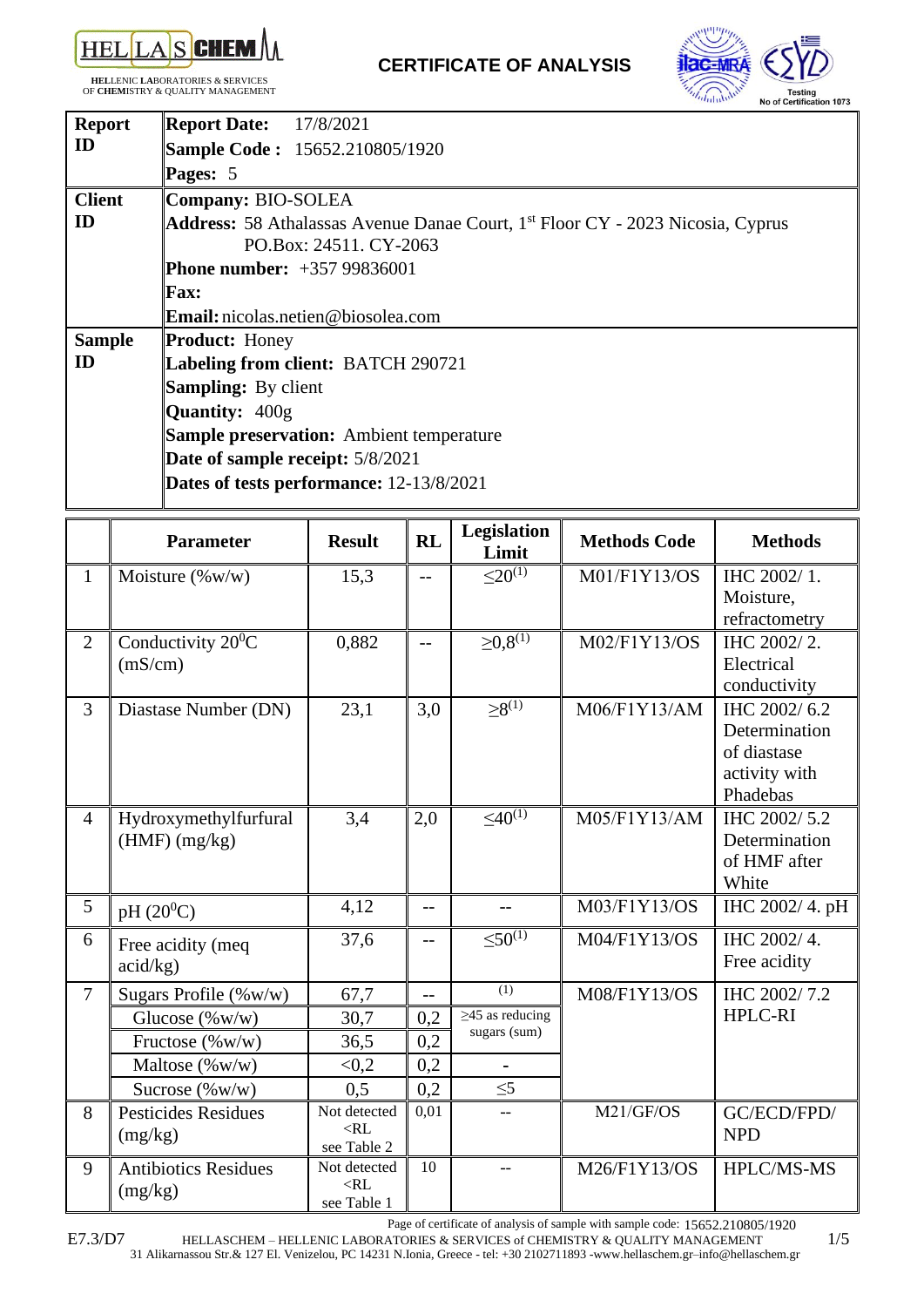

OF **CHEM**ISTRY & QUALITY MANAGEMENT

### **CERTIFICATE OF ANALYSIS**



RL: Reporting Limit (Limit of Quantification of method). Methods that are accredited (ISO17025:2017) are described with "/AM" at the end of the method's code. Methods out of the scope of accreditation are described with "/OS" at the end of the method's code. Tests performed by subcontractors are identified by the symbol \*. The accreditation number of the subcontractor is referred at the end of this report. All tests are performed in HELLASCHEM facilities, unless differently mentioned in the certificate of analysis.

Notes:

- (1) Greek Code of Food & Drinks, articles 67 & 67a for honeydew honey
- (2) HARMONISED METHODS OF THE INTERNATIONAL HONEY COMMISSION, 2002

|                | Antibiotics                        | Results |
|----------------|------------------------------------|---------|
| $\mathbf{1}$   | Oxytetracycline dehydrate (µg/kg)  | <10     |
| $\overline{2}$ | Tetracycline hydrochloride (μg/kg) | $<$ 10  |
| 3              | Chlorotetracycline.HCl (µg/kg)     | $<$ 10  |
| $\overline{4}$ | Doxycycline hydrochloride (µg/kg)  | $<$ 10  |
| 5              | Sulfadiazine (µg/kg)               | $<$ 10  |
| 6              | Sulfabenzamide (μg/kg)             | $<$ 10  |
| $\overline{7}$ | Sulfacetamide (μg/kg)              | $<$ 10  |
| 8              | Sulfachloropyridazine (μg/kg)      | $<$ 10  |
| 9              | Sulfaclozine (μg/kg)               | $<$ 10  |
| 10             | Sulfadimethoxine $(\mu g/kg)$      | $<$ 10  |
| 11             | Sulfadoxine $(\mu g/kg)$           | $<$ 10  |
| 12             | Sulfaguanidine (μg/kg)             | $<$ 10  |
| 13             | Sulfamerazine $(\mu g/kg)$         | $<$ 10  |
| 14             | Sulfameter $(\mu g/kg)$            | $<$ 10  |
| 15             | Sulfamethazine (µg/kg)             | $<$ 10  |
| 16             | Sulfamethizole (μg/kg)             | $<$ 10  |
| 17             | Sulfamethoxazole (μg/kg)           | $<$ 10  |
| 18             | Sulfamethoxypyridazine (μg/kg)     | $<$ 10  |
| 19             | Sulfamonomethoxine (μg/kg)         | $<$ 10  |
| 20             | Sulfanitran (µg/kg)                | $<$ 10  |
| 21             | Sulfapyridine (µg/kg)              | $<$ 10  |
| 22             | Sulfaquinoxaline (μg/kg)           | $<$ 10  |
| 23             | Sulfathiazole $(\mu g/kg)$         | $<$ 10  |
| 24             | Sulfisoxazole $(\mu g/kg)$         | $<$ 10  |
| 25             | Chloramphenicol $(\mu g/kg)$       | $<$ 10  |
| 26             | Fumagillin $(\mu g/kg)$            | $<$ 10  |
| 27             | Flumequine $(\mu g/kg)$            | <10     |
| 28             | Trimethoprim (μg/kg)               | $<$ 10  |
| 29             | Penicillin G (µg/kg)               | $<$ 10  |
| 30             | Penicillin V (µg/kg)               | <10     |
| 31             | Natamycin (µg/kg)                  | $<$ 10  |

Table 1: Antibiotics Residues - Results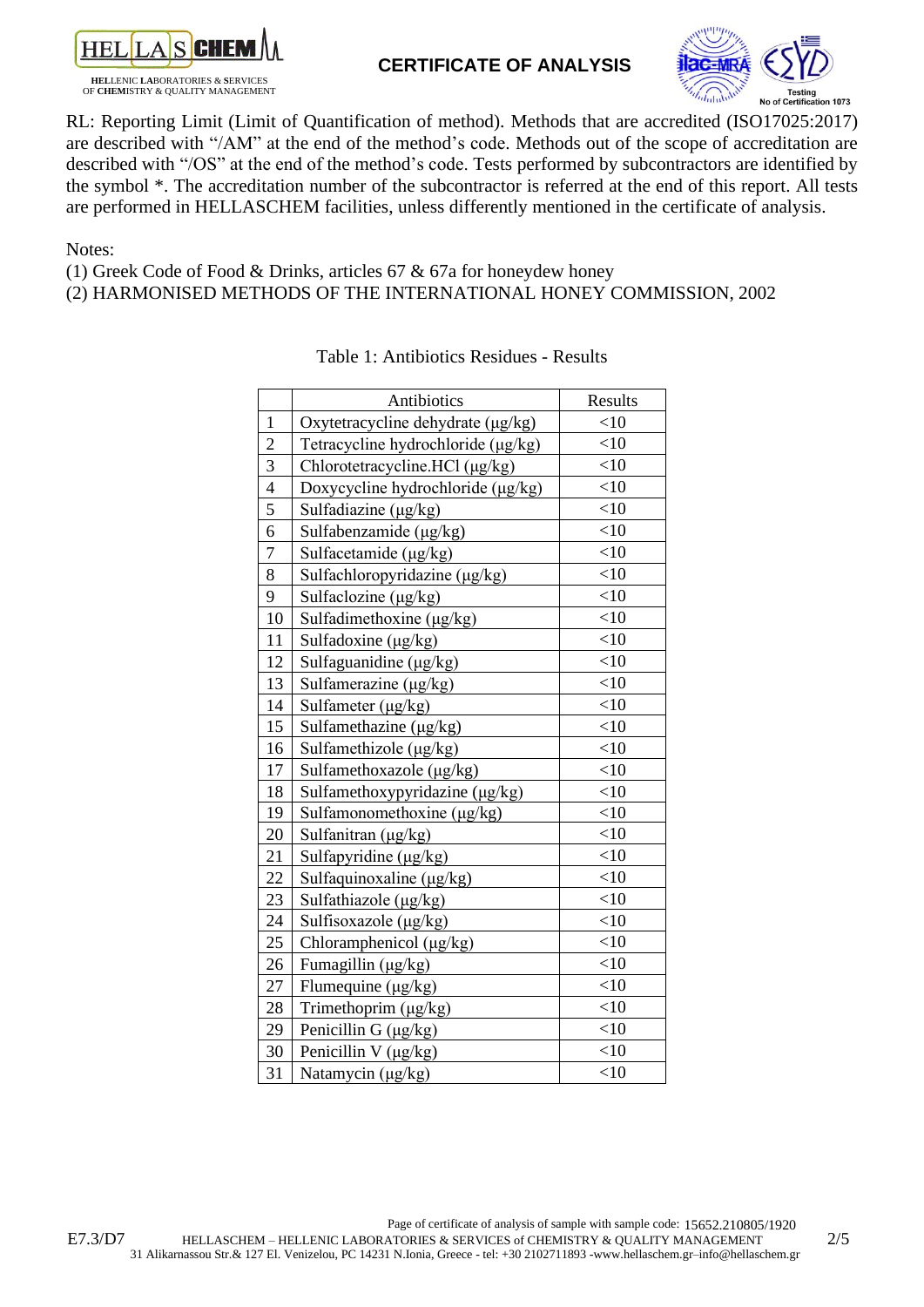

# **CERTIFICATE OF ANALYSIS**



#### Table 2: Pesticides Residues – Results

|                | Pesticides          | Results      |    | Pesticides             | Results      |
|----------------|---------------------|--------------|----|------------------------|--------------|
| $\mathbf 1$    | Acephate            | $<0,010$ ppm | 41 | Crimidine              | $<0,010$ ppm |
| $\overline{2}$ | Acetochlor          | $<0,010$ ppm | 42 | Cyanazine              | $<0.010$ ppm |
| $\overline{3}$ | Acrinanthrin        | $<0,010$ ppm | 43 | Cymoxanil              | $<0,010$ ppm |
| $\overline{4}$ | Alachlor            | $<0,010$ ppm | 44 | Cyfluthrin             | $<0,010$ ppm |
| 5              | Aldicarb sulfone    | $<0,010$ ppm | 45 | Cyhalothrin $-\lambda$ | $<0,010$ ppm |
| 6              | Aldicarb sulfoxide  | $<0,010$ ppm | 46 | Cymiazol               | $<0,010$ ppm |
| 7              | Aldrin              | $<0,010$ ppm | 47 | Cypermethrin           | $<0,010$ ppm |
| 8              | Ametryn             | $<0,010$ ppm | 48 | DDD - op               | $<$ 0,010ppm |
| 9              | Amitraz             | $<0,010$ ppm | 49 | DDD - pp               | $<0,010$ ppm |
| 10             | Atrazine            | $<0,010$ ppm | 50 | $DDE$ - $op$           | $<0,010$ ppm |
| 11             | Azinphos ethyl      | $<0,010$ ppm | 51 | DDE - pp               | $<$ 0,010ppm |
| 12             | Azinphos methyl     | $<0.010$ ppm | 52 | $DDT - o,p$            | $<0,010$ ppm |
| 13             | Benfularin          | $<0,010$ ppm | 53 | $DDT - p,p$            | $<0,010$ ppm |
| 14             | Benfuracarb         | $<0,010$ ppm | 54 | Deltamethrin           | $<0,010$ ppm |
| 15             | Benomyl             | $<0,010$ ppm | 55 | Demeton S methyl       | $<0,010$ ppm |
| 16             | <b>Bifenox</b>      | $<0,010$ ppm | 56 | Desmedipham            | $<$ 0,010ppm |
| 17             | Bifenthrin          | $<0,010$ ppm | 57 | Desmetryn              | $<0,010$ ppm |
| 18             | Bromophos ethyl     | $<0,010$ ppm | 58 | Diazinon               | $<0,010$ ppm |
| 19             | Bromophos methyl    | $<0,010$ ppm | 59 | Dichlorvos             | $<0,010$ ppm |
| 20             | Bromopropylate      | $<0,010$ ppm | 60 | Dicrotophos            | $<0,010$ ppm |
| 21             | Cadusaphos          | $<0,010$ ppm | 61 | Dieldrin               | $<0,010$ ppm |
| 22             | Captafol            | $<0,010$ ppm | 62 | Dimethoate             | $<$ 0,010ppm |
| 23             | Captan              | $<0,010$ ppm | 63 | Dimoxystrobin          | $<0,010$ ppm |
| 24             | Carbaryl            | $<0,010$ ppm | 64 | Diniconazole           | $<0,010$ ppm |
| 25             | Carbendazim         | $<0,010$ ppm | 65 | Dinitramine            | $<$ 0,010ppm |
| 26             | Carbofuran          | $<0,010$ ppm | 66 | Dinocap                | $<0,010$ ppm |
| 27             | Chlordan - cis      | $<0,010$ ppm | 67 | Ditalimfos             | $<0,010$ ppm |
| 28             | Chlordan - trans    | $<0,010$ ppm | 68 | Ditalimfos             | $<$ 0,010ppm |
| 29             | Chlordinafop        | $<0,010$ ppm | 69 | Endosulfan-a           | $<0,010$ ppm |
| 30             | Chlorfenapyr        | $<0,010$ ppm | 70 | Endosulfan-b           | $<0,010$ ppm |
| 31             | Chlorfenvinphos     | $<0,010$ ppm | 71 | Endosulfan sulfate     | $<0,010$ ppm |
| 32             | Chlorobezilate      | $<0,010$ ppm | 72 | Endrin                 | $<0,010$ ppm |
| 33             | Chlorothalonil      | $<0,010$ ppm | 73 | Esfenvalerate          | $<0,010$ ppm |
| 34             | Chlorpyrifos        | $<0,010$ ppm | 74 | Etaconazole            | $<0,010$ ppm |
| 35             | Chlorpyrifos methyl | $<0,010$ ppm | 75 | Ethalfluralin          | $<0,010$ ppm |
| 36             | Climbazol           | $<0,010$ ppm | 76 | Ethion                 | $<0,010$ ppm |
| 37             | Clothianidine       | $<0,010$ ppm | 77 | Ethionfencarb          | $<0,010$ ppm |
| 38             | Coumaphos           | $<0,010$ ppm | 78 | Ethoprophos            | $<0,010$ ppm |
| 39             | Crimidine           | $<0,010$ ppm | 79 | Etoxazol               | $<0,010$ ppm |
| 40             | Cyanazine           | $<0,010$ ppm | 80 | Fenbuconazole          | $<0,010$ ppm |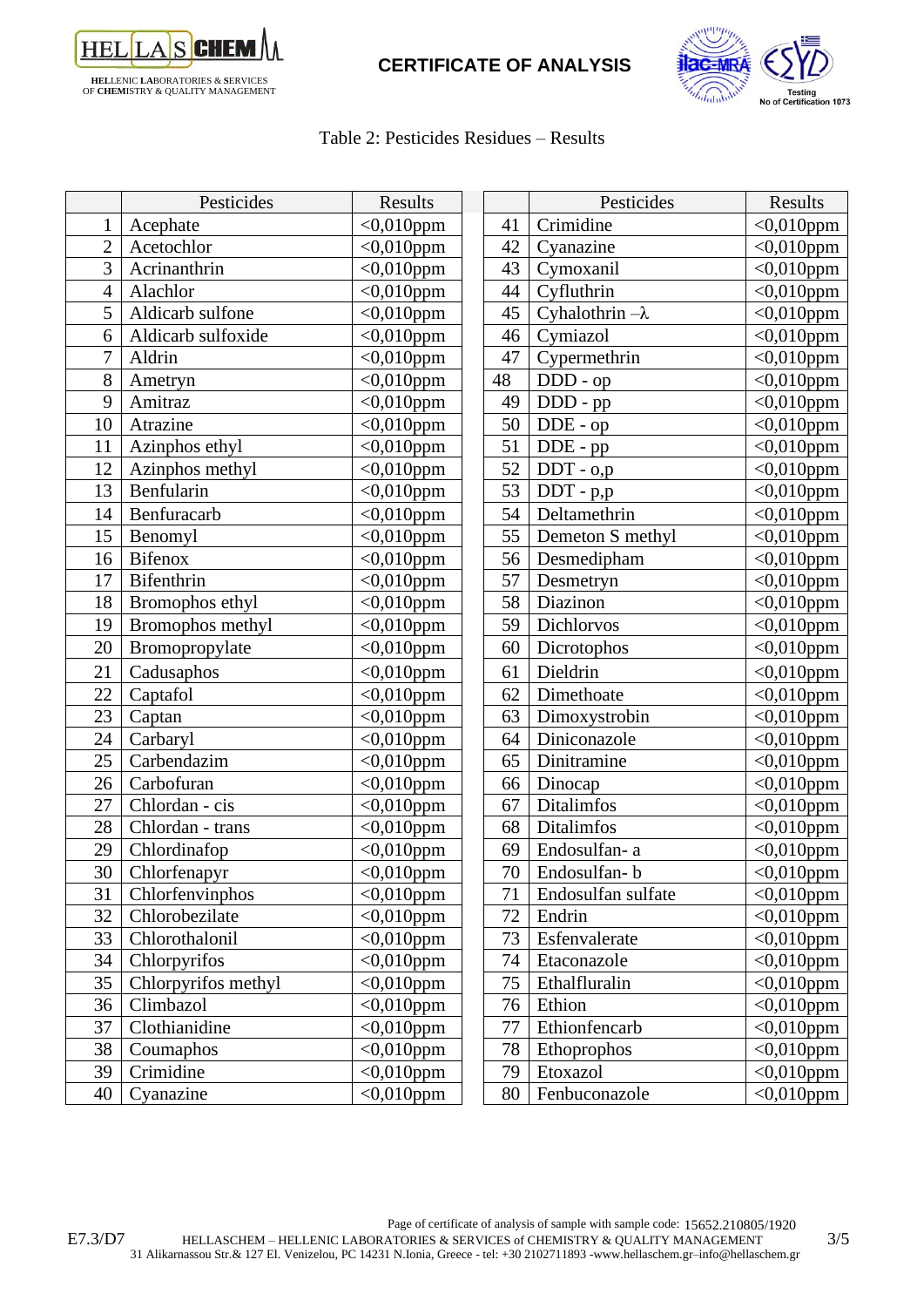

**HEL**LENIC **LA**BORATORIES & **S**ERVICES OF **CHEM**ISTRY & QUALITY MANAGEMENT

# **CERTIFICATE OF ANALYSIS**



|     | Pesticides               | Results                 |     | Pesticides         | Results                 |
|-----|--------------------------|-------------------------|-----|--------------------|-------------------------|
| 81  | Fenhexamid               | $<0,010$ ppm            | 121 | Meptyldinocap      | $<0,010$ ppm            |
| 82  | Fenamiphos               | $<0,010$ ppm            | 122 | Metamitron         | $<0,010$ ppm            |
| 83  | Fenamiphos sulfone       | $<0,010$ ppm            | 123 | Metazachlor        | $<0,010$ ppm            |
| 84  | Fenarimol                | $<0,010$ ppm            | 124 | Methacrifos        | $<0,010$ ppm            |
| 85  | Fenitrothion             | $<0,010$ ppm            | 125 | Methamidophos      | $\overline{<}0,010$ ppm |
| 86  | Fenphos sulfoxide        | $<0,010$ ppm            | 126 | Methoxychlor       | $<$ 0,010ppm            |
| 87  | Fensulfothion            | $<0,010$ ppm            | 127 | Metribuzin         | $<0,010$ ppm            |
| 88  | Fenthion                 | $<0,010$ ppm            | 128 | Mirex              | $<$ 0,010ppm            |
| 89  | Fenthion sulfone         | $<0,010$ ppm            | 129 | Monocritophos      | $<$ 0,010ppm            |
| 90  | Fenthion sulfoxide       | $<0,010$ ppm            | 130 | Nitrofen           | $<0,010$ ppm            |
| 91  | Fenvalerate              | $<$ 0,010ppm            | 131 | Nuarimol           | $<$ 0,010ppm            |
| 92  | Fluazinam                | $<$ 0,010ppm            | 132 | Ofurace            | $\sqrt{0.010}$ ppm      |
| 93  | Flucythrinate            | $<0,010$ ppm            | 133 | Omethoate          | $<0,010$ ppm            |
| 94  | Fludioxonil              | $<0,010$ ppm            | 134 | Oxyfluorfen        | $<0,010$ ppm            |
| 95  | Flumethrin               | $<0,010$ ppm            | 135 | Paclobutrazole     | $<$ 0,010ppm            |
| 96  | Fluopicolide             | $\overline{<}0,010$ ppm | 136 | Parathion          | $<$ 0,010ppm            |
| 97  | Fonofos                  | $<0,010$ ppm            | 137 | Parathion methyl   | $<0,010$ ppm            |
| 98  | Formothion               | $<0,010$ ppm            | 138 | Penconazole        | $<$ 0,010ppm            |
| 99  | Haloxyfop                | $<0,010$ ppm            | 139 | Pendimethalin      | $<0,010$ ppm            |
| 100 | HCH - a                  | $<$ 0,010ppm            | 140 | Permethrin         | $<$ 0,010ppm            |
| 101 | HCH-b                    | $<$ 0,010ppm            | 141 | Phenmedipham       | $<$ 0,010ppm            |
| 102 | $HCH - d$                | $<0,010$ ppm            | 142 | Phorate            | $<$ 0,010ppm            |
| 103 | HCH-e                    | $<$ 0,010ppm            | 143 | Phosmet            | $<$ 0,010ppm            |
| 104 | Heptachlor               | $<$ 0,010ppm            | 144 | Phosphamidon       | $<0,010$ ppm            |
| 105 | Heptachlor cis epoxide   | $<0,010$ ppm            | 145 | Picolinafen        | $<0,010$ ppm            |
| 106 | Heptachlor trans epoxide | $<0,010$ ppm            | 146 | Picoxystrobin      | $<$ 0,010ppm            |
| 107 | Hexachlorobenzene        | $<0,010$ ppm            | 147 | Piperonyl butoxide | $<0,010$ ppm            |
| 108 | Hexaflumuron             | $<0,010$ ppm            | 148 | Pirimicarb         | $<$ 0,010ppm            |
| 109 | Iprodione                | $<$ 0,010ppm            | 149 | Pirimiphos methyl  | $<$ 0,010ppm            |
| 110 | Isodrin                  | $<0,010$ ppm            | 150 | Procymidone        | $<0,010$ ppm            |
| 111 | Isoproturon              | $<0,010$ ppm            | 151 | Profoxydim         | $<0,010$ ppm            |
| 112 | Isoxaflutole             | $<0,010$ ppm            | 152 | Prometon           | $<0,010$ ppm            |
| 113 | Kresoxim methyl          | $<0,010$ ppm            | 153 | Prometryn          | $<0,010$ ppm            |
| 114 | Lenacil                  | $<0,010$ ppm            | 154 | Propaquizafop      | $<0,010$ ppm            |
| 115 | Lindane (ghch)           | $<0,010$ ppm            | 155 | Propargyl          | $<0,010$ ppm            |
| 116 | Malathion                | $<0,010$ ppm            | 156 | Propazine          | $<0,010$ ppm            |
| 117 | Methidathion             | $<0,010$ ppm            | 157 | Propham            | $<0,010$ ppm            |
| 118 | Mecarbam                 | $<0,010$ ppm            | 158 | Propiconazol       | $<0,010$ ppm            |
| 119 | Mecarbam                 | $<0,010$ ppm            | 159 | Proquinazid        | $<0,010$ ppm            |
| 120 | Mepronil                 | $<0,010$ ppm            | 160 | Pyrethrins         | $<0,010$ ppm            |